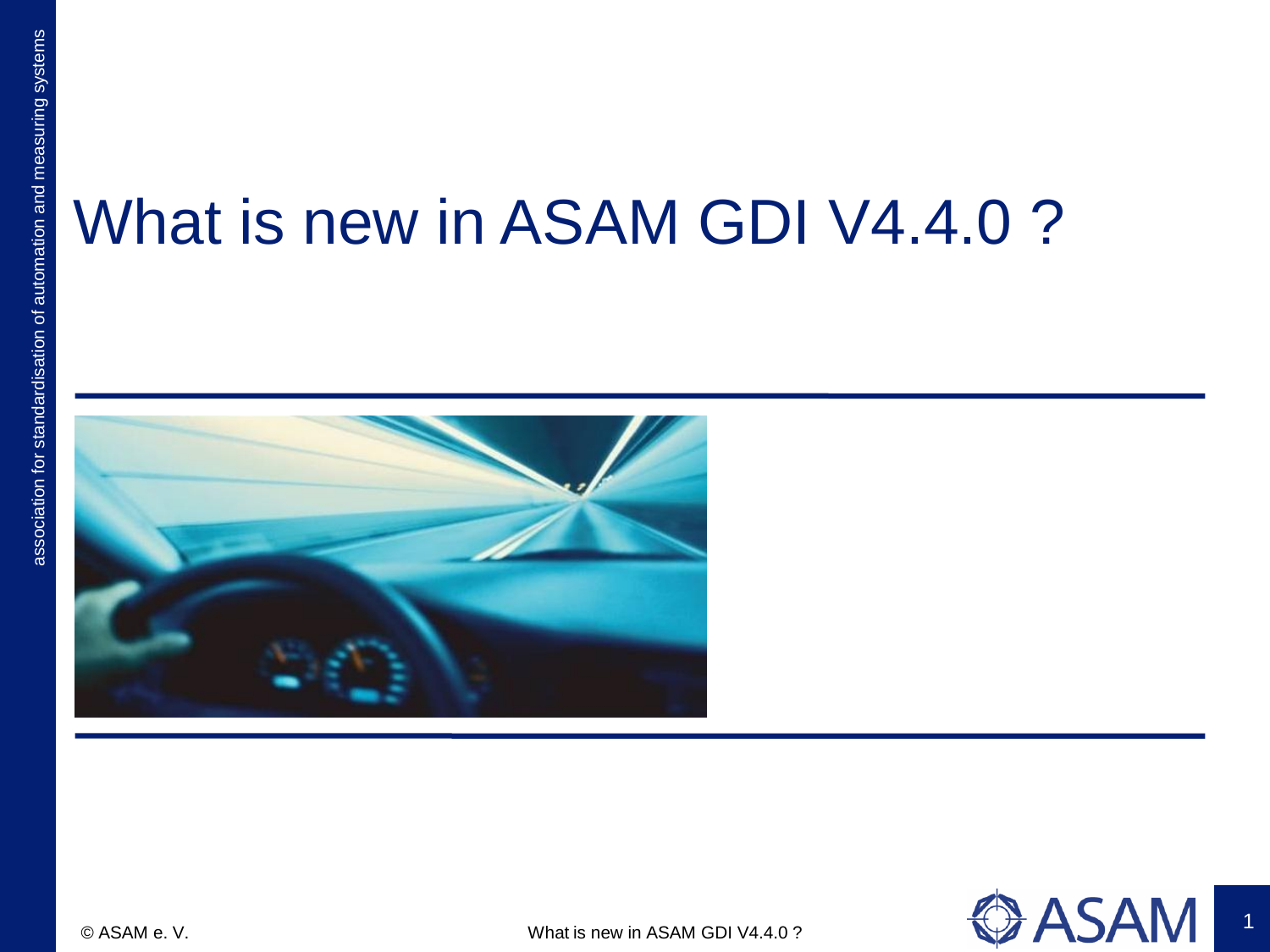## **Content**

- Version independent file naming (standard header, ASAM Datatypes and Extension Communication types)
- Access to DIT Error text by Application via Coordinator
- Sequences within unions allowed
- DIP Group handling simplified (usage of unlimited sequences, no replacement type for sequence anymore)
- Equal handling of limited and unlimited sequences (allocation, reallocation [extending, diminishing or identical length]) and (take over the user data directly as memory area or evaluate the data, without influencing the data memory)
- DIT/DII Format changed from ASCII to UTF8
- instead of DIT/DII short and long references only middle reference shall be used which consists of Area and Text number. The sub area is directly assigned by DCD keyword. Constants inside sub areas allowed.
- type declarations (enum, struct, union) use only one declarator at the end and not an additional identifier at beginning.
- Preprocessor directives for version independent file naming of DCD/DIT/DII
- No support of Standard and Control Coordinator Interface any more

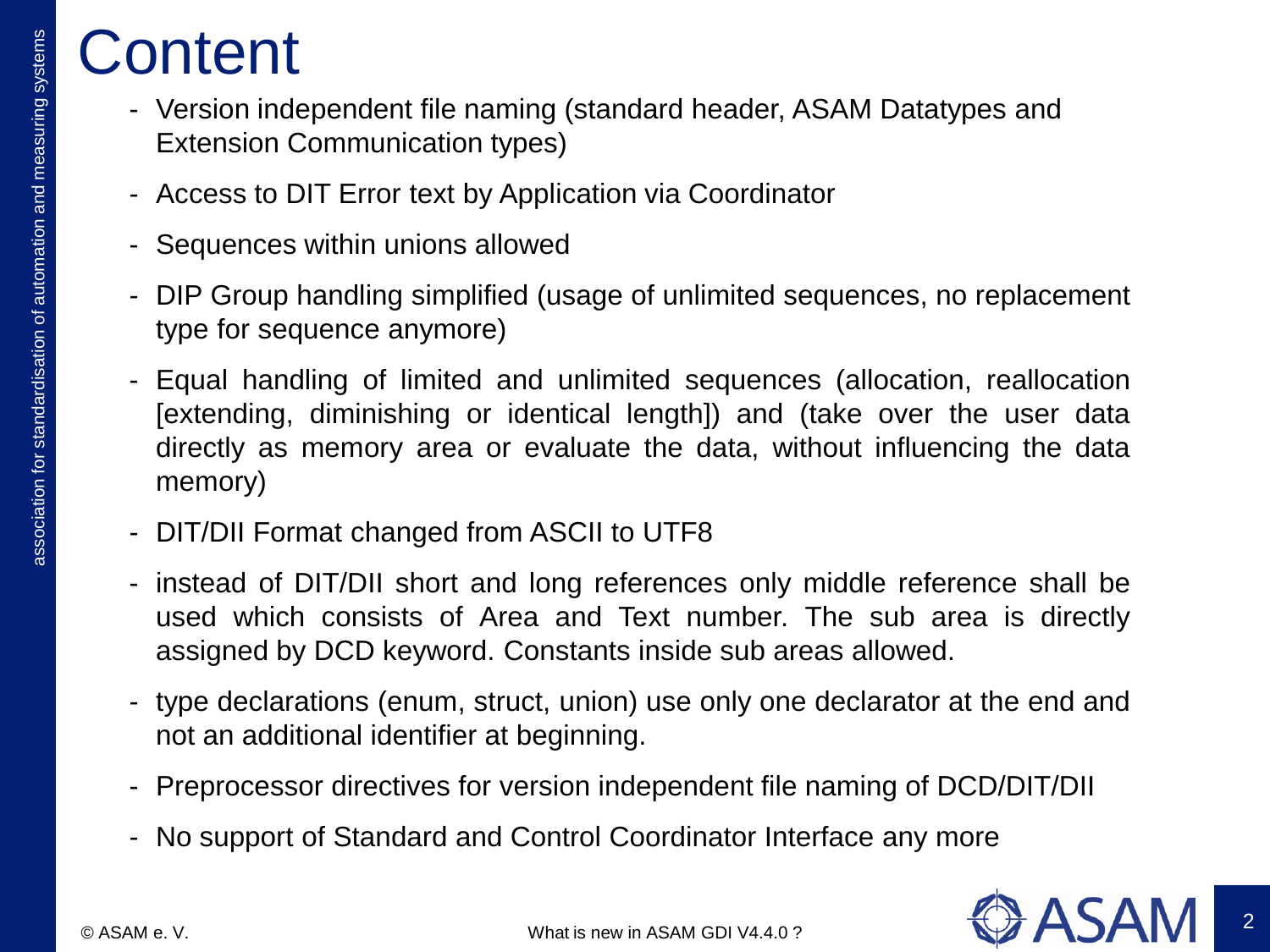## Include hierarchy